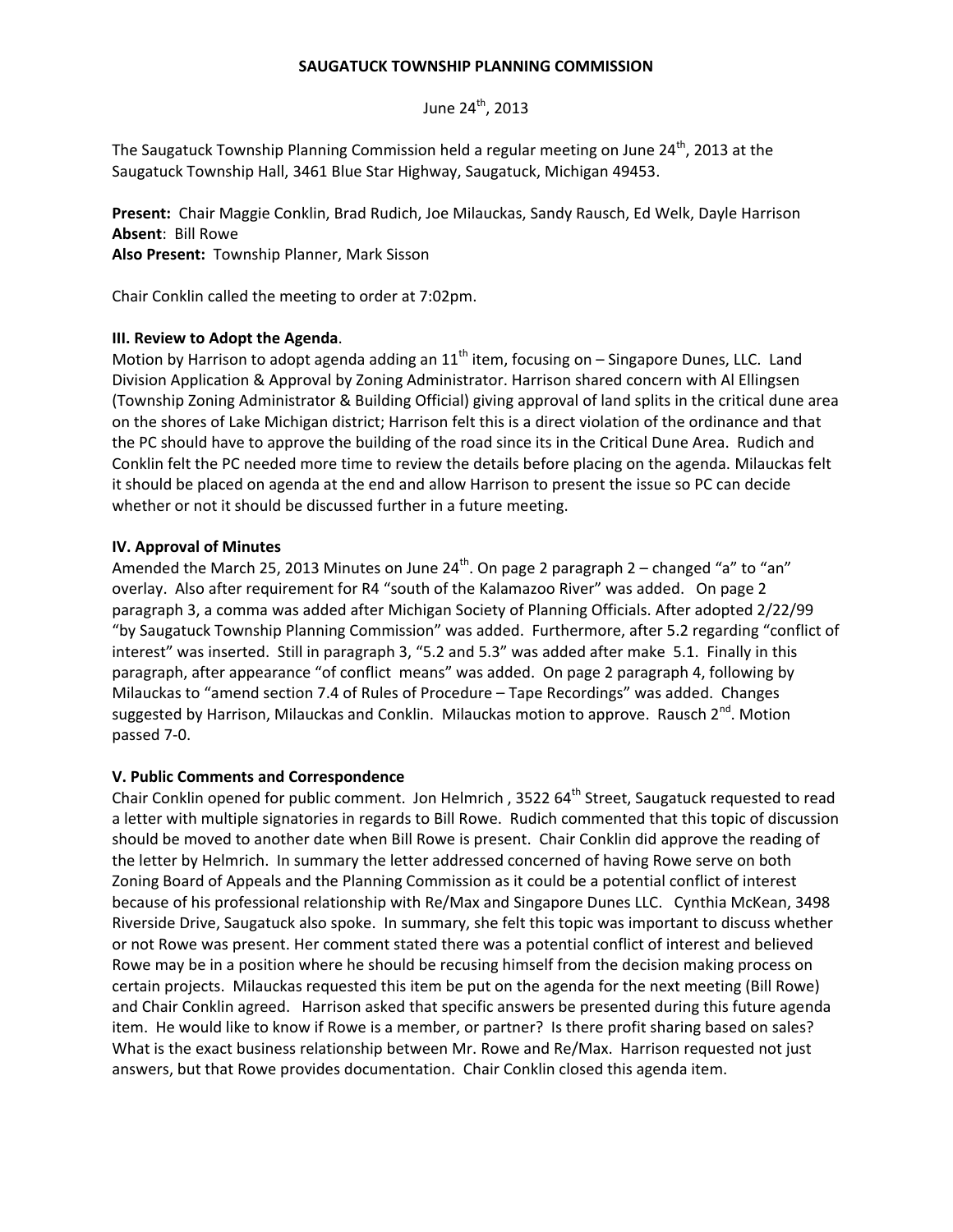### **VI. Applicant – Ox Bow**

Elizabeth Chodos, 3435 Rupprecht Way, Saugatuck was present to discuss Ox Bow. Rausch read aloud the Site Plan. In summary the applicant would like to gain approval for the construction of an additional open walled, roofed over area surrounding the existing kiln. Located in the R4 zone. Chodos clarified that the extended roof would make it easier for students to load the kiln, and so that they can step back from the heat of the kiln. Zoning Board has approved expansion of a non-conforming use as stated in Section 40-1012(b), subject to PC approval of the site plan. No additional grating, cement slabs are needed and no changes to the current kiln. Norman Dean, 3463 Park Street spoke in his support of Ox-Bow. Harrison motion to approve site plan as submitted with a subject of review from the Saugatuck Township Fire Department. Welk 2<sup>nd</sup>. Marcia Perry 6248 Blue Star Highway also commented, saying she is all for it (Ox Bow extension) Motion passed 7-0

# **VII. Adoption – Committee to Study Hydraulic Fracturing or "Fracking" Possible Ordinance**

Chair Conklin would like to set up a committee to study fracking focusing on the pros and cons. PC asked Larry Dickie, 6108 Old Allegan Road to talk for 10-15 minutes his knowledge of fracking. Marcia Perry, 6248 Blue Star Highway, Saugatuck, also spoke on her concerns with the threat to the land. Committee was put together consisting of Harrison, Rudich and Rausch. Harrison will focus on cons, Rausch on pro's and Rudich on communication. A 3-month deadline has been to set to decide on the PC's recommendation to the public. By July  $8<sup>th</sup>$ , Chair Conklin would like information from committee as to how this topic will be handled at the July  $22<sup>nd</sup>$  meeting.

# **VIII. Discussion – Singapore Dunes lawsuit re: Critical Dune Overlay**

Harrison discussed his concerns in regards Section 40-337 (Management and regulation of Uses and developments in the designated critical sand dune). He wants to ensure that there are safeguards in place and would like to review the township lawsuit. Harrison has requested a meeting between the township board and the PC. It was also brought up as to whether or not the 1989 ordinance with approved by the state. Welk has suggested contacting the granting authority (DEQ) of the ordinance to get a copy of the records; Rudich will follow up on getting copies of the '89 ordinance and suggested that members of the PC attend the next Township Board Meeting. Rudich will also ask the Township Board if they are willing to interface with the PC and attorneys in regards to this discussion.

# **IX. Discussion – Reverting R-4 area to R-3B**

Letter ready by Katherine (Kay) Sualley 3423 ½ Park Street, Saugatuck stating her concerns with her property being converted to the R-4 Zone. Norm Deam, 3463 Park Street, Saugatuck also spoke on his concerns with being re-zoned into R-4. Tracey Shafroth, 1015 Park Street, Saugatuck read a letter stating her concern with the changes to R-4 zoning since the lawsuit, requesting a 6-month moratorium on new construction, while zoning questions are worked to be resolved. The Township Board in last meeting w/attorneys voted that Rudich bring recommendation to PC that this specific section of R-4 be removed and go back to R-3B. Although, R-2 was not mentioned (which was an issue for Kay Sualley, as that was her previous zoning). Marcia Perry 6248 Blue Star Highway requested that individual parcels not reverted back to previous zones, but determine what changes need to be made R-4 zoning. Mark Sisson will put together three different options to these zoning issues and present them to the PC and public at which time they can review and comment. It should be another 30-60 days before a motion is put on the table. A requested moratorium would have to be presented to the Township Board.

# **X. Continuation of Discussion – Sign Ordinance and definition of "sign"**

Chair Conklin suggested this to moved to next meeting. No opposition.